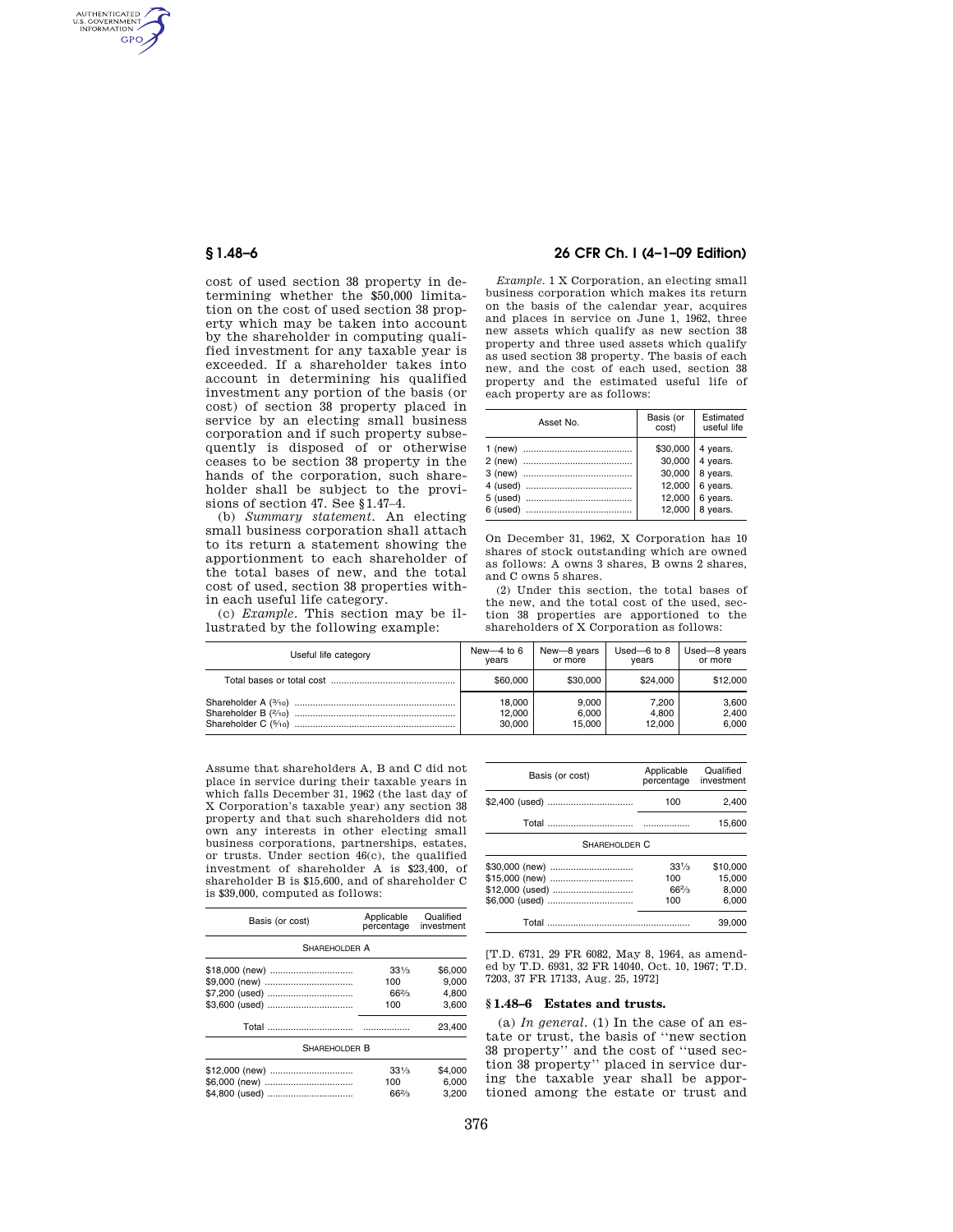### **Internal Revenue Service, Treasury § 1.48–6**

its beneficiaries on the basis of the income of such estate or trust allocable to each. Section 38 property shall not (by reason of such apportionment) lose its character as new section 38 property or used section 38 property, as the case may be. The estimated useful life of such property in the hands of a beneficiary shall be deemed to be the estimated useful life of such property in the hands of the estate or trust. The bases of all new section 38 properties which have a useful life falling within a particular useful life category shall be aggregated; likewise, the cost of all used section 38 properties which have a useful life falling within a particular useful life category shall be aggregated. The total bases of new section 38 properties within each useful life category and the total cost of used section 38 properties within each useful life category shall be apportioned separately. The useful life categories are:

(i) 3 years or more but less than 5 years; (ii) 5 years or more but less than 7 years; and (iii) 7 years or more. There shall be apportioned to the estate or trust for its taxable year, and to each beneficiary of such estate or trust for his taxable year in which or with which the taxable year of such estate or trust ends, his share (as determined under paragraph (b) of this section) of the total bases of new section 38 properties within each useful life category, and his share of the total cost of used section 38 properties within each useful life category.

(2) The total cost of used section 38 property that may be apportioned among an estate or trust and its beneficiaries for any taxable year of such estate or trust shall not exceed \$50,000. If the total cost of used section 38 property placed in service during the taxable year by the estate or trust exceeds \$50,000, such estate or trust must select, under paragraph  $(c)(4)$  of  $$1.48-3$ . the used section 38 property the cost of which is to be apportioned among such estate or trust and its beneficiaries.

(3) A beneficiary to whom the basis (or cost) of section 38 property is apportioned shall, for purposes of the credit allowed by section 38, be treated as the taxpayer with respect to such property. Thus, the total cost of used section 38 property apportioned to him

by the estate or trust must be taken into account as cost of used section 38 property in determining whether the \$50,000 limitation on the cost of used property which may be taken into account by the beneficiary in computing qualified investment for any taxable year is exceeded. If a beneficiary takes into account in determining his qualified investment any portion of the basis (or cost) of section 38 property placed in service by an estate or trust and if such property subsequently is disposed of or otherwise ceases to be section 38 property in the hands of estate or trust, such beneficiary shall be subject to the provisions of section 47. See §1.47–5.

(4) For purposes of this section, the term ''beneficiary'' includes heir, legatee, and devisee.

(5) If during the taxable year of an estate or trust a beneficiary's interest in the income of such estate or trust terminates, the basis (or cost) of section 38 property placed in service by such estate or trust after such termination shall not be apportioned to such beneficiary.

(b) *Share.* A trust's, estate's, or beneficiary's share of the total bases of new section 38 properties, and the total cost of used section 38 properties, within a useful life category shall be—

(1) The total bases of new (or the total cost of used) section 38 properties which have a useful life falling within such useful life category placed in service in the taxable year of the estate or trust, multiplied by

(2) The amount of income allocable to such estate or trust or to such beneficiary for such taxable year, divided by

(3) The sum of the amounts of income allocable to such estate or trust and all its beneficiaries taken into account under subparagraph (2) of this paragraph.

(c) *Limitation based on amount of tax.*  In the case of an estate or trust, the \$25,000 amount specified in section 46(a)(2), relating to limitation based on amount of tax, shall be reduced for the taxable year to—

(1) \$25,000, multiplied by

(2) The qualified investment with respect to the total bases of new section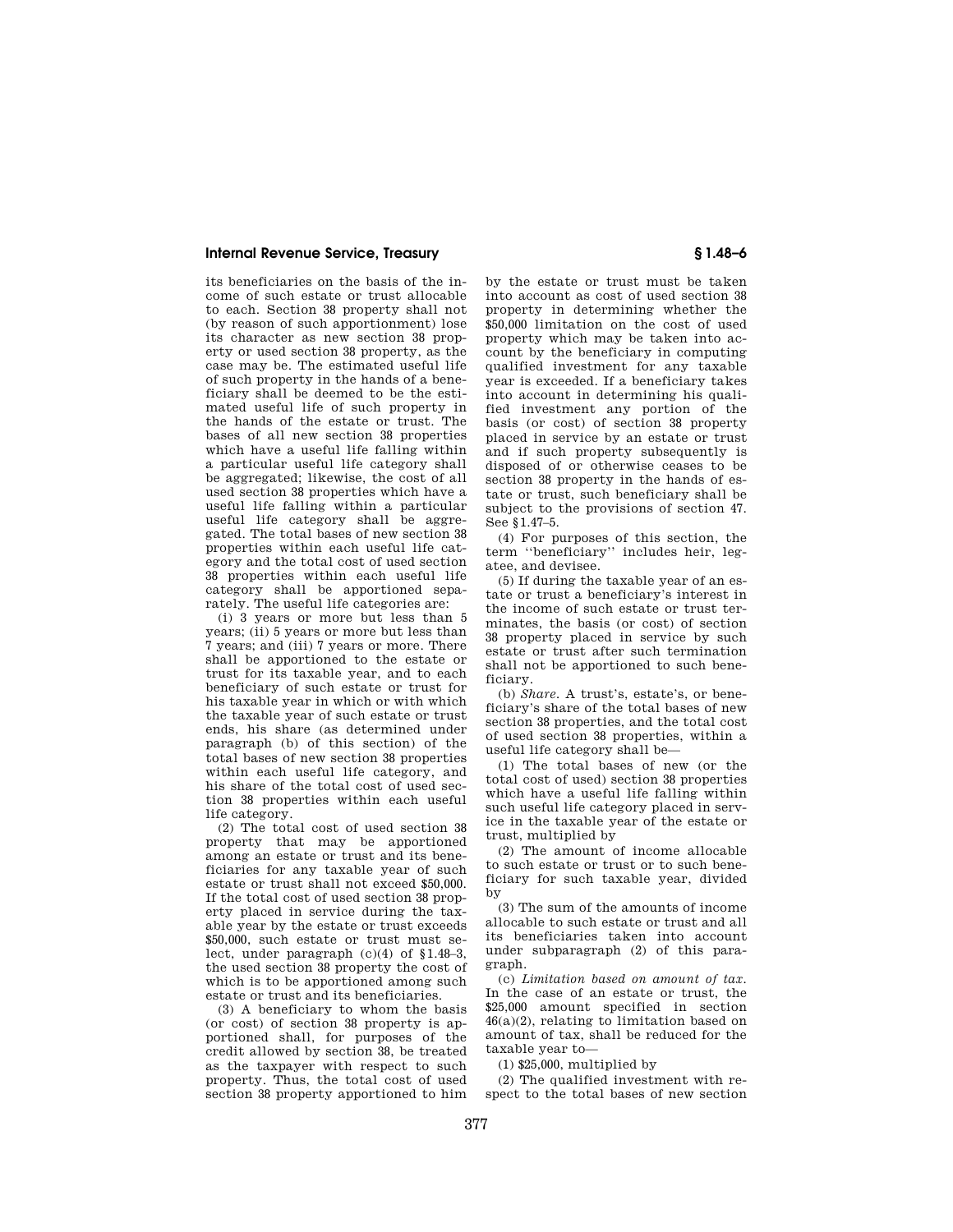38 properties plus the qualified investment with respect to the total cost of used section 38 properties, apportioned to such estate or trust under paragraph (a) of this section, divided by

(3) The qualified investment with respect to the total bases of all new section 38 properties plus the qualified investment with respect to the total cost of all used section 38 properties, apportioned among such estate or trust and its beneficiaries.

For purposes of subparagraph (3) of this paragraph, cost of used section 38 property shall not be considered as apportioned to any beneficiary to the extent that such cost is not taken into account by such beneficiary in computing qualified investment in used section 38 property.

(d) *Summary statement.* An estate or trust shall attach to its return a statement showing the apportionment to such estate or trust and to each beneficiary of the total bases of new, and the total cost of used, section 38 properties within each useful life category.

# **§ 1.48–6 26 CFR Ch. I (4–1–09 Edition)**

(e) *Example.* This section may be illustrated by the following example:

*Example.* 1 XYZ Trust, which makes its return on the basis of the calendar year, acquires and places in service on June 1, 1962, three new assets which qualify as new section 38 property and three used assets which qualify as used section 38 property. The basis of the new, and the cost of the used, section 38 property and the estimated useful life of each property are as follows:

| \$30,000<br>4 years.<br>$30,000$   4 years.<br>$30,000$   8 years.<br>12,000   6 years.<br>12,000   6 years. | Asset No. | Basis (or<br>cost) | Estimated<br>useful life |
|--------------------------------------------------------------------------------------------------------------|-----------|--------------------|--------------------------|
|                                                                                                              |           | 12,000             | 8 years.                 |

For the taxable year 1962 the income of XYZ Trust is \$20,000 which is allocable as follows: \$10,000 to XYZ Trust, \$6,000 to beneficiary A, and \$4,000 to beneficiary B. Beneficiaries A and B make their returns on the basis of a calendar year.

(2) Under this section, the total bases of the new, and the total cost of the used, section 38 properties are apportioned to XYZ Trust and its beneficiaries as follows:

| Useful life category                                             | New-4 to $6$<br>vears      | New-8 years<br>or more   | Used- $6$ to $8$<br>vears | Used-8 years<br>or more |
|------------------------------------------------------------------|----------------------------|--------------------------|---------------------------|-------------------------|
|                                                                  | \$60,000                   | \$30,000                 | \$24.000                  | \$12,000                |
| Beneficiary A (\$6,000÷20,000)<br>Beneficiary B (\$4,000÷20,000) | 30,000<br>18.000<br>12.000 | 15.000<br>9.000<br>6.000 | 12.000<br>7.200<br>4.800  | 6.000<br>3.600<br>2.400 |

Assume that beneficiary A placed in service during his taxable year 1962 new section 38 property with a basis of \$10,000 and an estimated useful life of 8 years. Also, assume that beneficiary B did not place in service during his taxable year 1962 any section 38 property and that beneficiaries A and B did not own any interests in other trusts, estates, partnerships, or electing small business corporations. Under section 46(c), the qualified investment of XYZ Trust is \$39,000, of beneficiary A is \$33,400, and of beneficiary B is \$15,600, computed as follows:

| Basis (or cost)  | Applicable<br>percentage | Qualified<br>investment |  |
|------------------|--------------------------|-------------------------|--|
| <b>XYZ TRUST</b> |                          |                         |  |
| \$30,000 (new)   | $33\frac{1}{3}$          | \$10,000                |  |
| \$15,000 (new)   | 100                      | 15.000                  |  |
| \$12,000 (used)  | $66\frac{2}{3}$          | 8.000                   |  |
| \$6,000 (used)   | 100                      | 6.000                   |  |
|                  |                          | 39.000                  |  |

| Basis (or cost)      | Applicable<br>percentage | Qualified<br>investment |  |  |
|----------------------|--------------------------|-------------------------|--|--|
| <b>BENEFICIARY A</b> |                          |                         |  |  |
| \$18,000 (new)       | $33\frac{1}{3}$          | \$6,000                 |  |  |
| \$9,000 (new)        | 100                      | 9,000                   |  |  |
| \$7,200 (used)       | $66\frac{2}{3}$          | 4,800                   |  |  |
| \$3,600 (used)       | 100                      | 3,600                   |  |  |
|                      |                          | 23,400                  |  |  |
| \$10,000 (new)       | 100                      | 10,000                  |  |  |
|                      |                          | 33,400                  |  |  |
| <b>BENEFICIARY B</b> |                          |                         |  |  |
| \$12,000 (new)       | $33\frac{1}{3}$          | \$4,000                 |  |  |
| \$6,000 (new)        | 100                      | 6,000                   |  |  |
| \$4,800 (used)       | $66\frac{2}{3}$          | 3,200                   |  |  |
| \$2,400 (used)       | 100                      | 2,400                   |  |  |
| Total                |                          | 15,600                  |  |  |
|                      |                          |                         |  |  |